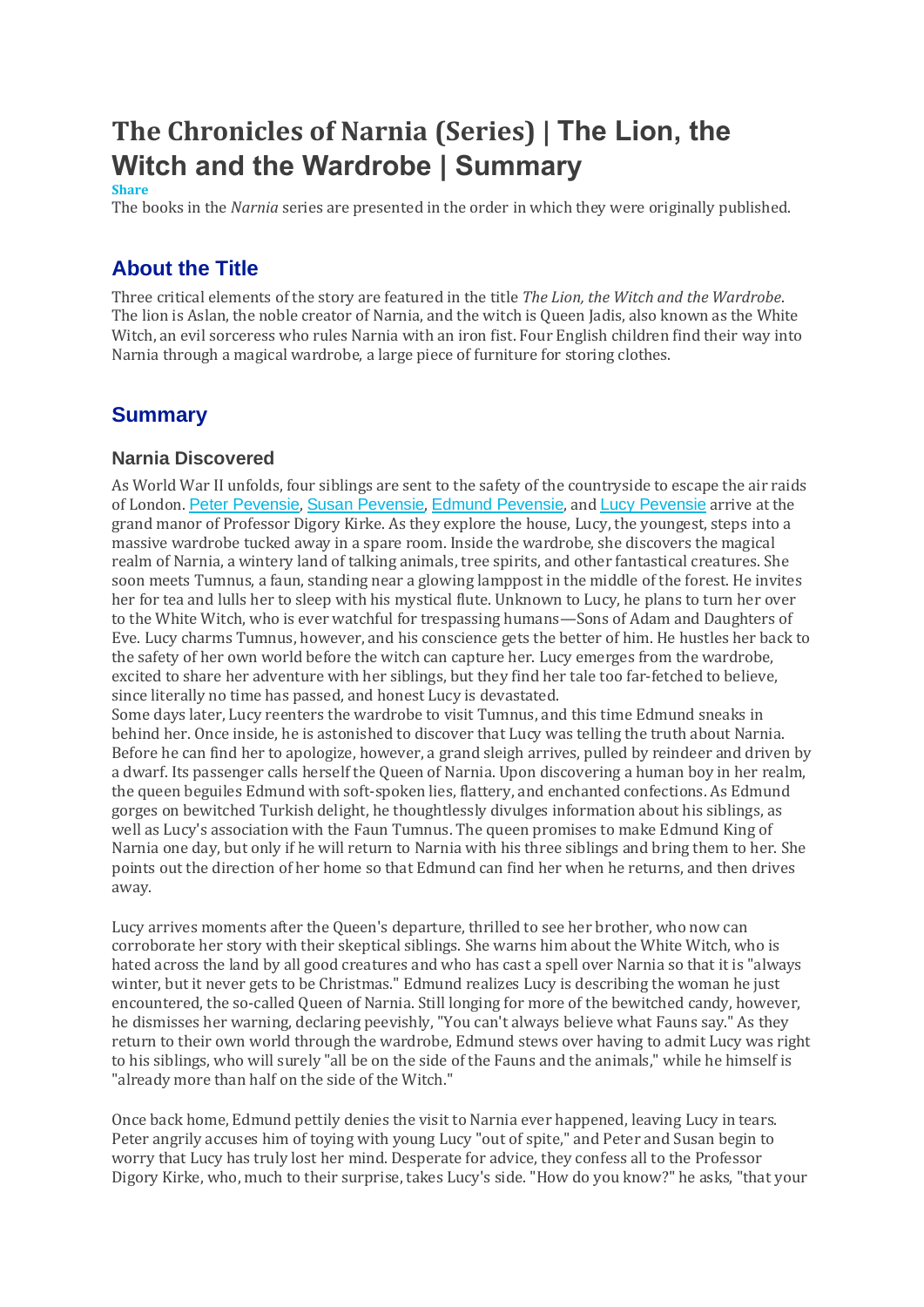sister's story is not true?" She is clearly not mad, he states, nor does she have a history of telling lies (unlike Edmund), and therefore she must be telling the truth. Unable to come to a logical conclusion they can accept, the children let the matter drop.

## **Trouble Brewing in Narnia**

One morning not long thereafter, the children are forced to hide in the wardrobe in order to avoid the stern housekeeper Mrs. Macready and a party of visitors who are touring the mansion. They find themselves in Narnia, where a slip of the tongue by Edmund reveals that he has, in fact, visited Narnia before. Disgusted, Peter calls him out as a liar and likens him to some "poisonous little beasts," and Edmund secretly vows to pay back his "stuck-up, self-satisfied" siblings.

The four set off through the snow for Tumnus's home, only to find it ransacked and the faun arrested for treason against the White Witch. Feeling responsible, Lucy insists they try to rescue Tumnus, and the others reluctantly agree. With no leads on where to begin, the children follow a clever-looking robin into the forest, where they encounter Mr. Beaver, who spirits them away to his dam on a frozen river. Once safely inside, Mr. Beaver discloses that Tumnus has been taken to the White Witch's house, lamenting that few who enter her home ever come out again. Mrs. Beaver prepares a hot meal for the cold, famished crew, and after dinner, Mr. Beaver tells of [Aslan](https://www.coursehero.com/lit/The-Chronicles-of-Narnia-Series/character-analysis/#Aslan) the [Lion](https://www.coursehero.com/lit/The-Chronicles-of-Narnia-Series/symbols/#Lion), "the Lord of the whole wood," who has returned to Narnia after a long absence. "He'll put all to rights," Mr. Beaver assures them, revealing key prophecies to the children: Winter will end when Aslan returns, and the evil Queen's reign will topple "when Adam's flesh and Adam's bone / Sits at Cair Paravel in throne." The four thrones of castle Cair Paravel await the arrival of two Sons of Adam and two Daughters of Eve—and surely, these must be Peter, Susan, Edmund, and Lucy. Mr. Beaver says the children are to meet Aslan at the **[Stone](https://www.coursehero.com/lit/The-Chronicles-of-Narnia-Series/symbols/#Stone_Table) Table** as soon as possible, and Aslan will help them rescue Tumnus. Somewhere in the midst of these revelations, Edmund slips away into the whirling snowstorm outside. Mr. Beaver knows instantly that "[h]e's gone to *her,* to the White Witch. He has betrayed us all."

Meanwhile, Edmund arrives at the witch's house, where he encounters an eerie courtyard of lifelike statues—noble creatures the witch has turned to stone with her magic wand. He is escorted to the witch by a talking wolf, Maugrim, the Chief of the Secret Police. The witch is enraged that Edmund has come without his siblings, and Edmund spills his guts about his siblings, Mr. and Mrs. Beaver, and their plans to rendezvous with Aslan at the Stone Table.

### **The Tide Turns**

Mr. and Mrs. Beaver, Peter, Susan, and Lucy quickly gather supplies and flee the cozy dam, fearing the arrival of the police at any moment. They set out to find Aslan in a race against the White Witch to the Stone Table, where the lordly lion awaits. In the dark of night, they take refuge in a hidden cave and sink into exhausted sleep. They awaken to the sound of jingling bells and are delighted to find Father Christmas has arrived. He gives the children weapons for the upcoming battle, and to Lucy, he gives a precious bottle of cordial that heals all wounds. Cheered by the advent of Christmas—a clear sign the witch's power is waning—the party once again embarks to find Aslan.

Edmund, on the other hand, has "been having a most disappointing time" at the witch's home, where he is treated with contempt and given nothing but stale, dry bread to eat. The witch sends Maugrim to gather his pack of wolves and raid the Beavers' dam, though they arrive to an empty house. The witch, the dwarf, and Edmund, who now is clearly a prisoner, race in the sleigh through the snowy night toward the Stone Table. As morning breaks, they come upon a merry party of animals feasting on plum pudding, a gift from Father Christmas. Infuriated, the witch raises her wand to blast the poor creatures. Edmund pleads with the witch but cannot stop her from turning them to stone, after which she strikes him viciously. "For the first time in this story," Edmund feels sympathy "for someone besides himself." They continue, but as winter loses its hold on the land, the snow begins to melt and the sleigh can go no farther. Edmund's hands are tied behind his back, and he is forcemarched forward as spring blooms about them.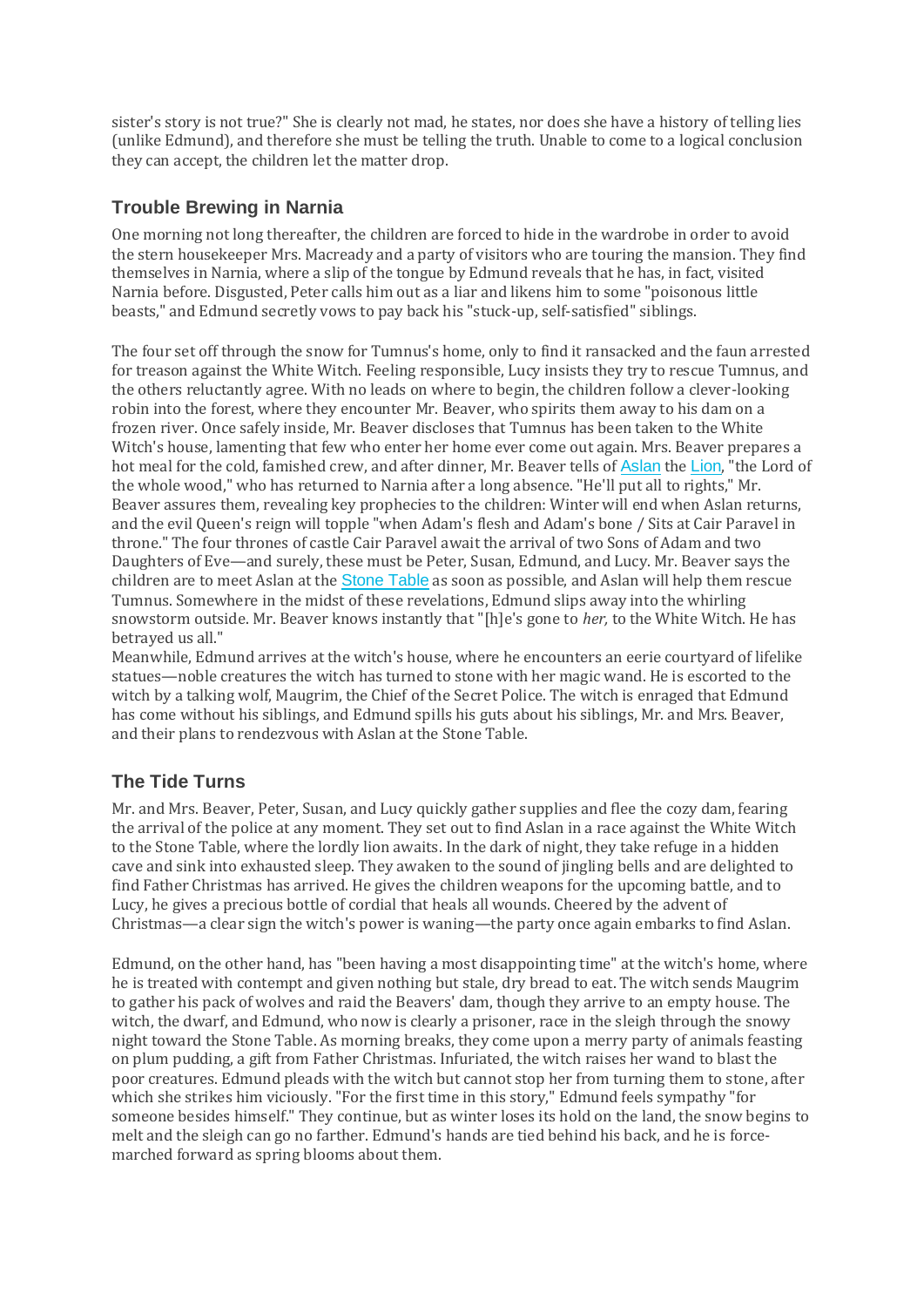## **The Triumph of Aslan**

Mr. and Mrs. Beaver and the three children arrive at Aslan's camp, atop a hill on which the Stone Table rests, "a great grim slab of gray stone supported on four upright stones." Crowds of animals, tree-women and well-women (dryads and naiads), centaurs, and others have rallied in support, and Aslan receives the children, who are awed by his fearsome, magnificent presence. As the great lion shows Peter the castle Cair Paravel in the distance, "where you are to be King," a strange noise cuts through the calm. It is the horn given to Susan by Father Christmas to summon help in times of crisis. Peter races to his sister, who is stranded up a tree with Maugrim's teeth snapping at her heels. One thrust of Peter's sword fells the beast. As another wolf escapes into the forest, Aslan dispatches a party of warriors to hunt them down, for surely they will be returning to their mistress. "Now is your chance to find the Witch and rescue the fourth Son of Adam," Aslan cries. Then Aslan knights Peter as Sir Peter Wolf's-Bane, for his valor, and tells him to never forget to clean his sword.

Back in the forest, the witch and the dwarf grimly speculate that the children must have already reached the Stone Table by now. The witch decides to thwart the prophecy of the four thrones by killing Edmund on the spot, even though the Stone Table "is the proper place. That is where it has always been done before," she says. Just then, the wolf who escaped Aslan's encampment rushes in and warns the witch of the approaching army, but she refuses to flee. She charges the wolf to gather her own forces together to stand and fight. The dwarf ties Edmund, who is too exhausted to even struggle, to a tree, and the witch readies her stone knife to cut his throat. Suddenly, a horde of creatures thunders onto the scene and cuts Edmund's bonds—it is the rescue party sent by Aslan. The witch and the dwarf disappear in the confusion, and Edmund is brought safely to camp. After a long, somber conversation with Aslan, Edmund humbly makes peace with his siblings, who are relieved their brother is safe at last.

The dwarf then arrives and requests an audience with Aslan for the White Witch. He agrees, and the witch emerges from the woods, unarmed. She calls out Edmund as a traitor and claims the right to kill him—a right ensured to her by the Deep Magic that was woven into the world since the dawn of time. Aslan draws her aside in private conversation, where they make a secret agreement. The crowd rejoices when the witch relinquishes her claim on Edmund, "a look of fierce joy on her face." But Aslan has made her a promise, and she strides away in triumph.

That same day, Aslan walks Peter through strategies for the upcoming battle, stating that he himself can't promise to be on hand for the fight. The lion's mood is somber throughout the day, and later that night, Susan and Lucy see him stealing away from camp. When they follow him through the woods, he senses their presence and allows them to continue onward with him, for "I should be glad of company tonight." As they approach the hill where the Stone Table sits, Aslan leaves the girls behind, cautioning them that "whatever happens, do not let yourselves be seen." He bids farewell, and the girls weep without knowing exactly why. Awaiting Aslan on the hill is the witch and her throng of evil creatures, who tie Aslan to the Stone Table and torment him cruelly. Aslan offers no resistance while they hurt and humiliate him, and the witch gloats that he has made Narnia hers forever. "You have lost your own life and you have not saved his," she sneers just before she plunges her knife into Aslan's body, killing him.

The gleeful horde of ghouls and creatures departs to hunt down Aslan's army, leaving Lucy and Susan to weep over his body. Little do they know, however, that there is an even Deeper Magic in action from before the dawn of time. As dawn brightens the sky, the Stone Table cracks in two and Aslan reappears, whole and heartier than ever. The lion has overcome Death by freely offering himself, "a willing victim who had committed no treachery" in place of the traitor Edmund. Joyful, the three share a wondrous ride through the forest, with Susan and Lucy clinging to Aslan's back. Their first stop is the witch's castle, where Aslan restores the stone statues into living creatures by breathing the breath of life into them. This new army made from the woken creatures hastens toward the scene of the battle, where the rest of Aslan's army is fighting, arriving just as all hope seems lost. With fresh reinforcements, the witch's evil army is quickly routed, and Aslan kills the White Witch in the thick of battle.